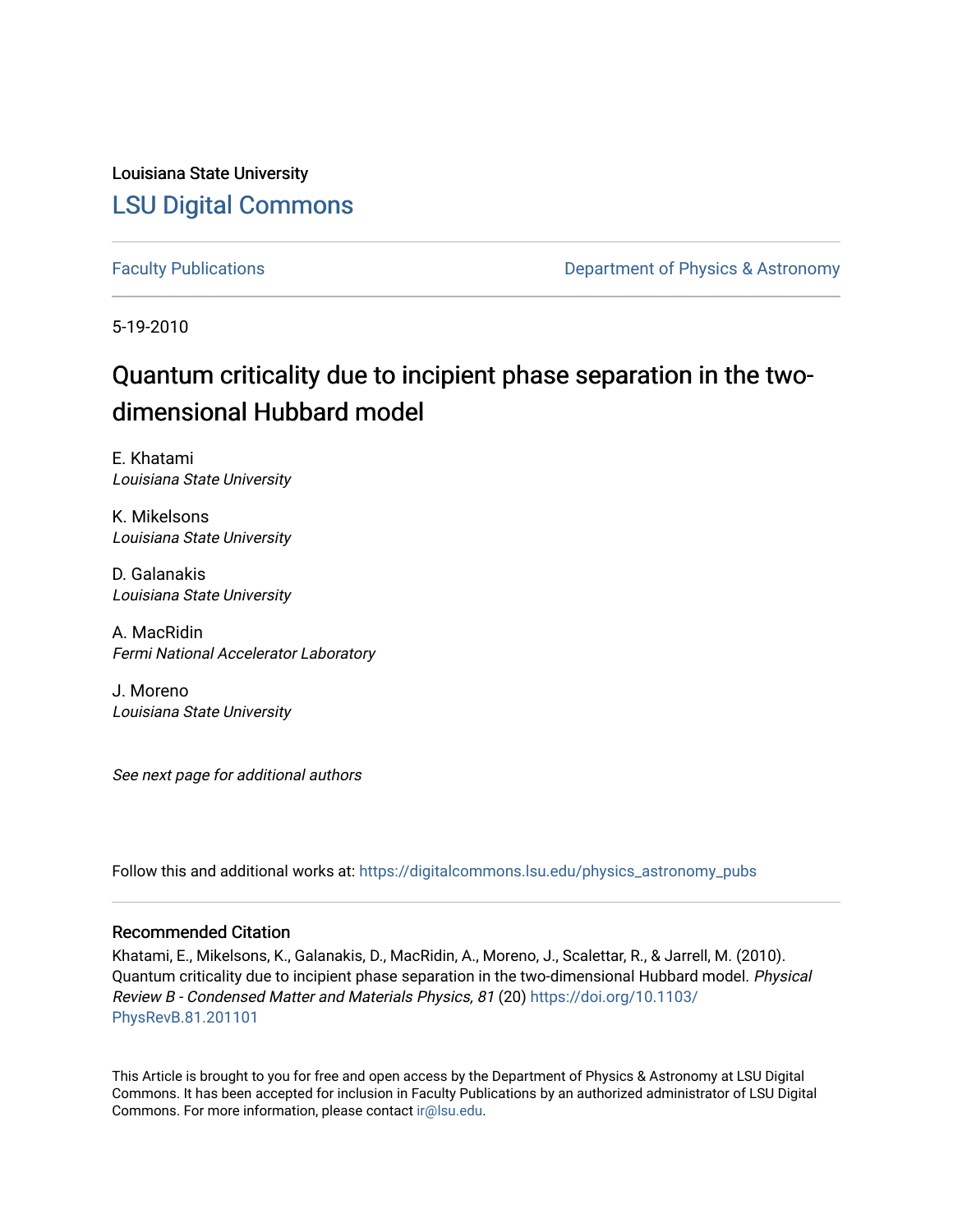### Authors

E. Khatami, K. Mikelsons, D. Galanakis, A. MacRidin, J. Moreno, R. T. Scalettar, and M. Jarrell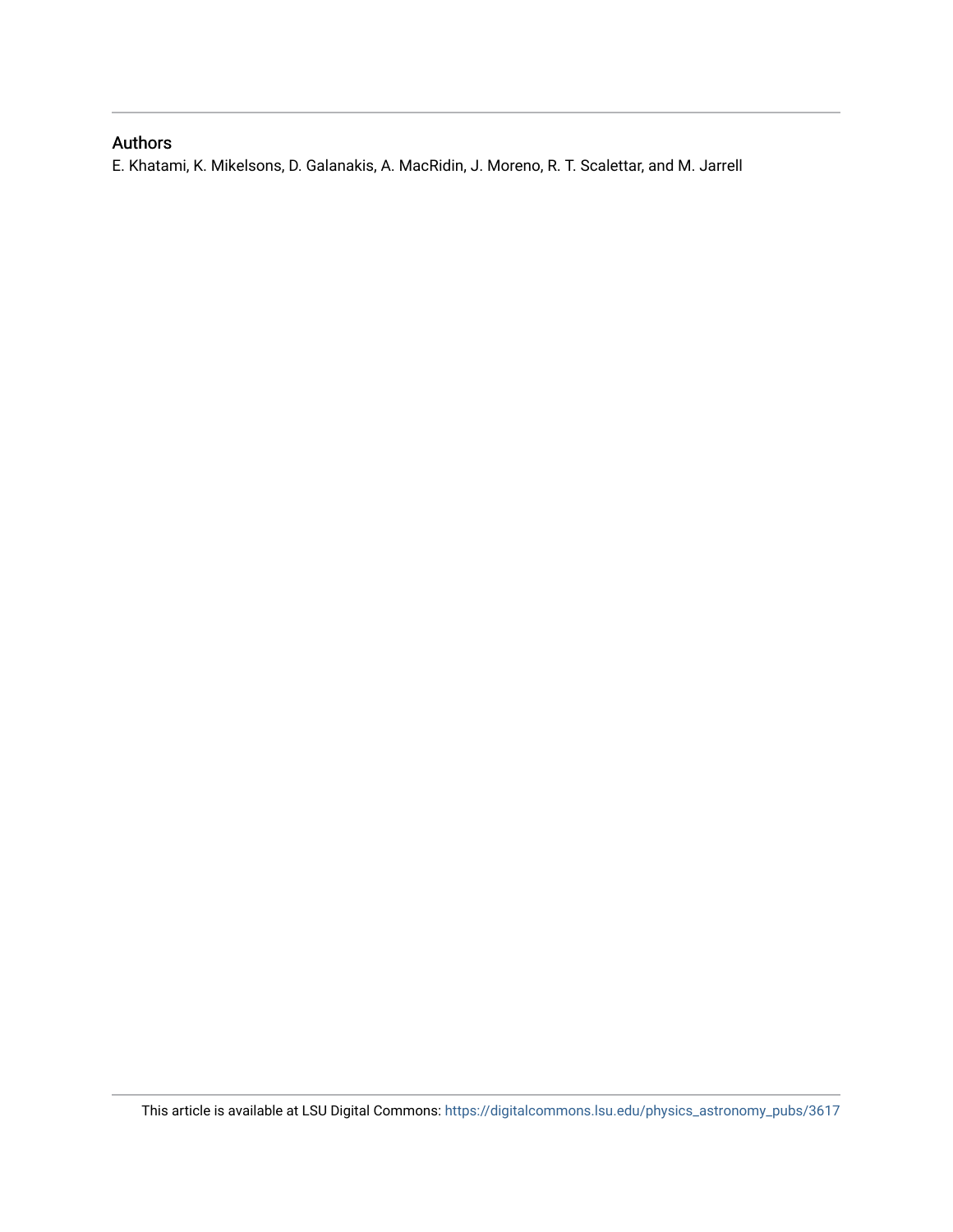### **[San Jose State University](http://www.sjsu.edu)**

**[From the SelectedWorks of Ehsan Khatami](https://works.bepress.com/ehsan_khatami/)**

May, 2010

# Quantum criticality due to incipient phase separation in the two-dimensional Hubbard model

Ehsan Khatami, *Louisiana State University* K. Mikelsons, *University of Cincinnati* D. Galanakis, *Louisiana State University* A. Macridin, *Fermilab* J. Moreno, *Louisiana State University*, et al.



Available at: [https://works.bepress.com/ehsan\\_khatami/14/](https://works.bepress.com/ehsan_khatami/14/)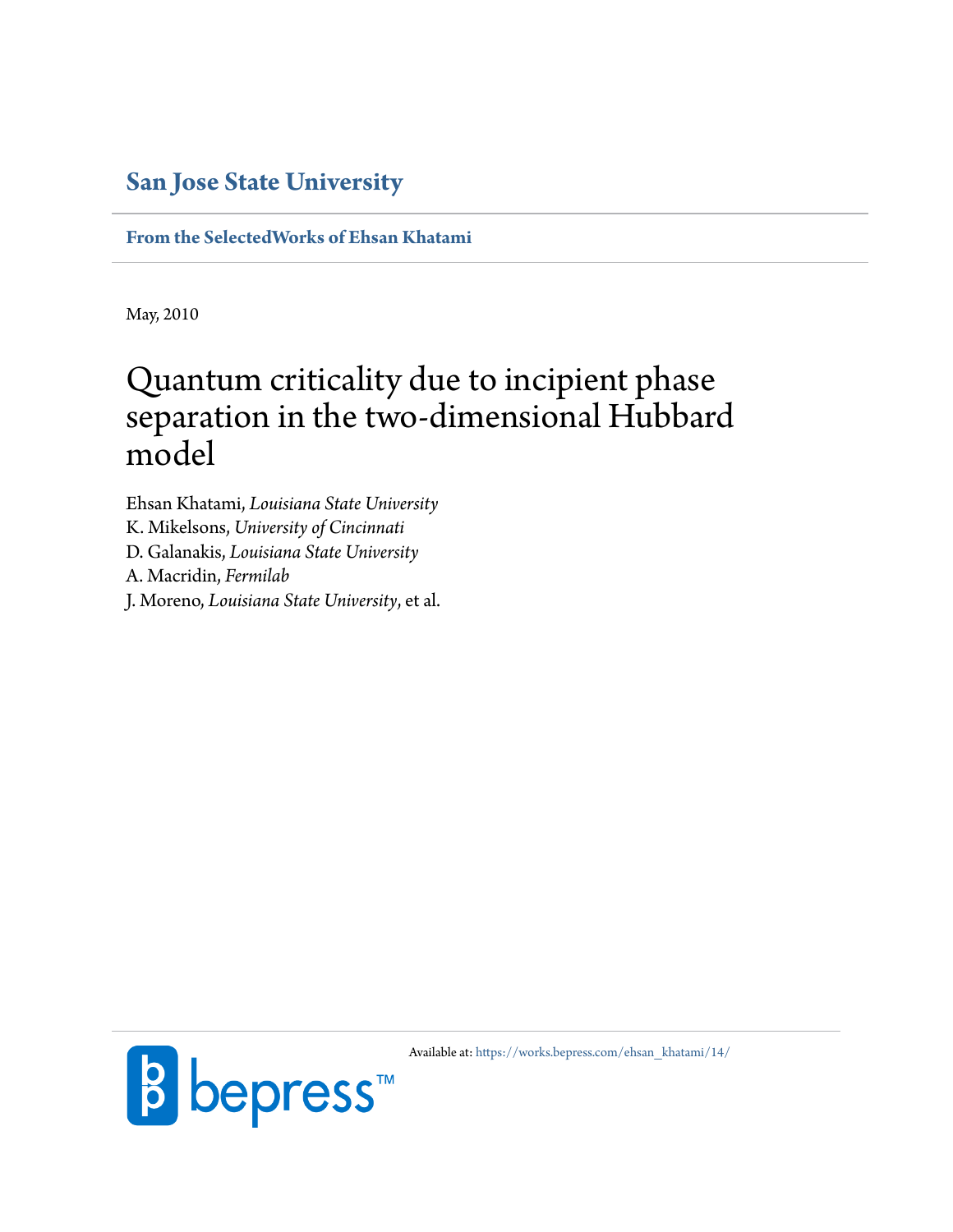#### **Quantum criticality due to incipient phase separation in the two-dimensional Hubbard model**

E. Khatami,<sup>1,2</sup> K. Mikelsons,<sup>1,2</sup> D. Galanakis,<sup>1</sup> A. Macridin,<sup>3</sup> J. Moreno,<sup>1</sup> R. T. Scalettar,<sup>4</sup> and M. Jarrell<sup>1</sup>

1 *Department of Physics and Astronomy, Louisiana State University, Baton Rouge, Louisiana 70803, USA*

2 *Department of Physics, University of Cincinnati, Cincinnati, Ohio 45221, USA*

<sup>3</sup>*Fermilab, P.O. Box 500, Batavia, Illinois 60510, USA*

<sup>4</sup>*Department of Physics, University of California, Davis, California 95616, USA*

(Received 19 August 2009; revised manuscript received 11 April 2010; published 19 May 2010)

We investigate the two-dimensional Hubbard model with next-nearest-neighbor hopping, *t*', using the dynamical cluster approximation. We confirm the existence of a first-order phase-separation transition terminating at a second-order critical point at filling  $n_c(t')$  and temperature  $T_{ps}(t')$ . We find that as  $t'$  approaches zero,  $T_{ps}(t')$  vanishes and  $n_c(t')$  approaches the filling associated with the quantum critical point separating the Fermi liquid from the pseudogap phase. We propose that the quantum critical point under the superconducting dome is the zero-temperature limit of the line of second-order critical points.

DOI: [10.1103/PhysRevB.81.201101](http://dx.doi.org/10.1103/PhysRevB.81.201101) PACS number(s): 71.10.Fd, 71.10.Hf, 74.72.-h

#### **I. INTRODUCTION**

Strongly correlated electronic materials, which include high-temperature superconductors, heavy fermions, and magnetic compounds, are characterized by competing phases and complicated phase diagrams. These competing phases can lead to quantum criticality when one of the transition temperatures is driven to absolute zero as a function of a nonthermal control parameter such as pressure or doping.<sup>[1](#page-6-0)[,2](#page-6-1)</sup> While the physics of a conventional phase transition is driven by thermal fluctuations, near a quantum critical point (QCP), quantum fluctuations affect the properties of a mate-rial up to surprisingly high temperatures.<sup>[3](#page-6-2)</sup> In particular, transport measurements of hole-doped cuprates suggest the presence of a QCP (Refs. [4](#page-6-3) and [5](#page-6-4)) lying beneath the superconducting  $(SC)$  dome.<sup>[6,](#page-6-5)[7](#page-6-6)</sup> Although it is believed that this QCP dominates the phase diagram, its nature is still unknown $8$  with competing scenarios emphasizing the role of bosonic or fermionic fluctuations.[4](#page-6-3)

In this work, we provide evidence for the nature of the QCP in the Hubbard model of the cuprates by a systematic study of its phase diagram. Our results suggest that the QCP is *not* due to order in the pseudogap (PG) region, but rather is the zero-temperature limit of a line of second-order critical points associated with a first-order phase-separation transition (see Fig. [1](#page-3-0)). The control parameter for this transition is the next-near-neighbor hopping parameter, *t*'.

Although it is possible to have a QCP not associated with any obvious order parameter, as in the case of a localization transition, in most QCPs a continuous order parameter vanishes at  $T=0$  for a particular value of the controlling energy scale.<sup>9</sup> Less common is a QCP associated with a first-order transition, but this is possible when the first-order transition terminates at a second-order critical point which is driven to zero by tuning the relevant parameter. For example, in  $Sr_3Ru_2O_7$ ,<sup>[10](#page-6-9)</sup> as a function of the field angle, a first-order metamagnetic transition is driven to  $T=0$  yielding quantum critical phenomena.

The latter case is consistent with the scenario of Fig. [1,](#page-3-0) where the role of the field angle is played by *t*'. For positive *t*' and below a certain temperature, the system undergoes a first-order phase-separation transition. In this region, two solutions with different densities coexist for a given chemical potential,  $\mu$ .<sup>[11](#page-6-10)[,12](#page-6-11)</sup> More recently, this first-order metalinsulator transition was studied by Gull *et al.*[13](#page-6-12) and used to map out the phase diagram of this model in the space of interaction strength and *t*'. Since these two phases have the same symmetry, this transition terminated in a second-order critical point at temperature  $T_{ps}$  and critical filling  $n_c$  where the charge susceptibility diverges. By increasing  $t'$ ,  $T_{ps}$  increases and the critical point becomes numerically accessible. For low *t*', it is no longer accessible, but its presence is evidenced by a peak in the charge susceptibility.

Our starting point is the two-dimensional (2D) Hubbard Hamiltonian

$$
H = \sum_{\mathbf{k}\sigma} \epsilon_{\mathbf{k}}^0 c_{\mathbf{k}\sigma}^\dagger c_{\mathbf{k}\sigma} + U \sum_i n_{i\uparrow} n_{i\downarrow}, \tag{1}
$$

<span id="page-3-0"></span>where  $\epsilon_{\mathbf{k}}^0 = -2t(\cos k_x + \cos k_y) - 4t'(\cos k_x \cos k_y - 1)$  is the tight-binding dispersion as a function of the hopping *t* between nearest neighbors and *t*' between next-nearest neigh-

FIG. 1. (Color online) Schematic phase diagram of the 2D Hubbard model in the temperature  $(T)$ , chemical potential  $(\mu)$ , and nextnear-neighbor hopping (*t*') space. For *t*'>0 the first-order phaseseparation transition terminates at a second-order critical point at doping  $n_c$  and temperature  $T_{ps}$ . The line of second-order critical points  $(T_{ps}, n_c)$  approaches the QCP on the  $t' = 0$  plane. This is the critical point separating the pseudogap (PG) from the Fermi-liquid (FL) region.

**1st order**

**2 PRO** 

t'

T

**QCP** 

 $T_{\text{FL}}$ 

**FL**

T\*

**PG**

ū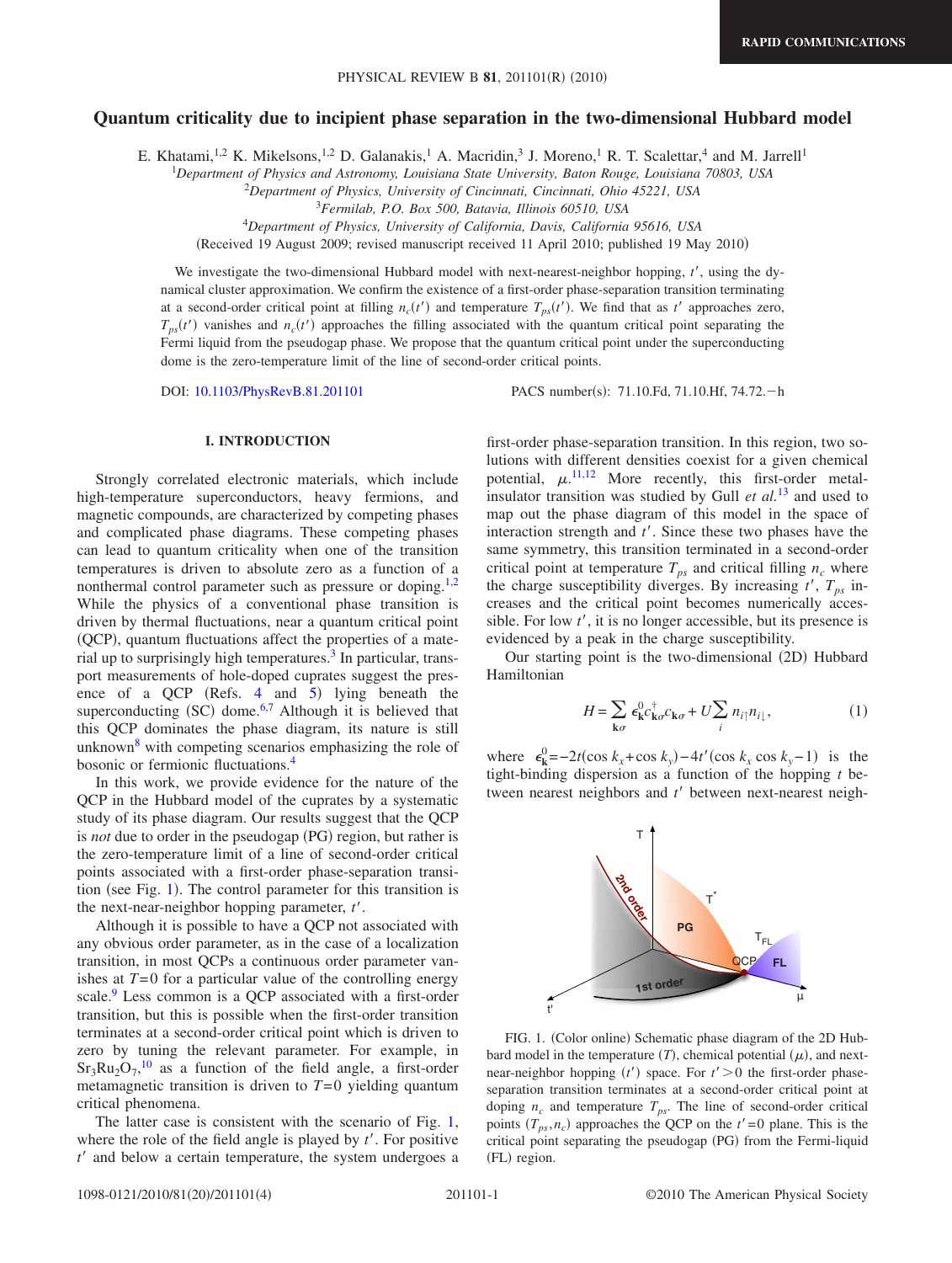bors,  $c^{\dagger}_{\mathbf{k}\sigma}(c_{\mathbf{k}\sigma})$  is the creation (annihilation) operator for elec-<sup>1.1</sup> trons of wave vector **k** and spin  $\sigma$ ,  $n_{i\sigma} = c_{i\sigma}^{\dagger}c_{i\sigma}$ , and *U* is the on-site Coulomb repulsion.

#### **II. METHODOLOGY**

We solve the Hubbard model within the dynamical cluster approximation (DCA) (Ref. [14](#page-6-13)) on a  $N_c$ -site cluster. The DCA is a cluster mean-field theory which maps the original lattice model onto a periodic cluster of size  $N_c = L_c^2$  embedded in a self-consistent host. Spatial correlations up to a range  $L_c$ are treated explicitly while those at longer length scales are described at the mean-field level. However the correlations in time, essential for quantum criticality, are treated explicitly for all cluster sizes. To solve the cluster problem, we use weak-coupling expansion continuous time quantum Monte Carlo (QMC) method<sup>15[,16](#page-6-15)</sup> with highly optimized blocked and delayed updates,<sup>17</sup> a determinant QMC method which scales linearly in the inverse temperature, $18$  as well as Hirsch-Fye QMC[.19](#page-6-18)[,20](#page-6-19) The fast determinant QMC was used to obtain a converged DCA solution, Hirsch-Fye QMC was used to calculate lattice susceptibilities, and continuous time QMC was used as a control for systematic error. The unit of energy is *t* in the entire paper.

To make contact with previous results, we perform simulations with  $U=6$ , but we find that the phase separation becomes more prevalent for *U*= 8 for which we present most of our results. We calculate the filling,  $n$ , versus  $\mu$  and the compressibility,  $dn/d\mu$ , by taking the numerical derivative. We also calculate various susceptibilities including the charge  $\chi_c(Q=0,T)$ , spin and pairing susceptibilities by solving the lattice Bethe Salpeter equation using the renormalized DCA vertices[.20](#page-6-19) Note that as a consequence of the fluctuationdissipation theorem,  $\chi_c(\mathbf{Q}=0,T)$  is identical to  $dn/d\mu$ , but we keep both terms, compressibility and susceptibility, to identify the method by which they are calculated.

#### **III. RESULTS**

In Fig. [2](#page-4-0)(a), we plot *n* versus  $\mu$  for *U*=6, *T*=0.077 and different values of *t*', ranging from 0.0 to 0.4, on a 16-site cluster. The filling increases monotonically with the chemical potential and shows a pronounced flat region, associated with the Mott gap, especially for  $t' < 0.4$ . The most interesting feature of  $n(\mu)$  is an inflection apparent at finite doping, which becomes more pronounced for larger values of *t*'. The inflection in  $n(\mu)$  translates into a peak in the compressibility (shown on the right axis). The peak becomes sharper and moves closer to half filling as  $t'$  increases. For  $t' > 0.3$ , the peak disappears, as does the plateau in  $n(\mu)$  near half filling, associated with the gap. The value of the critical filling at the peak,  $n_c$ , versus  $t'$  is plotted in the inset. Note that for  $t'$  $=0$ ,  $n_c = 0.86$  agrees with the filling 0.85 of the QCP identi-fied previously for these parameters<sup>[21](#page-6-20)[,22](#page-6-21)</sup> and a critical filling separating two Fermi-liquid (FL) regions in a closely related *t*-*J* model.<sup>[23](#page-6-22)</sup> These results suggest that the QCP may be associated with charge fluctuations.

To explore this association, we study the behavior of the bulk charge susceptibility,  $\chi_c(\mathbf{Q}=0,T)$  and its divergence as

<span id="page-4-0"></span>

FIG. 2. (Color online) Filling, *n* (solid lines), and compressibility,  $dn/d\mu$  (dashed lines), plotted vs chemical potential,  $\mu$ , for various values of *t'* for (a)  $U=6$ ,  $N_c=16$ , and  $T=0.077$ , and (b)  $U=8$ ,  $N_c$ =8 at different temperatures. The unit of energy is *t* in all figures. The critical filling, where the compressibility peaks, is plotted in the corresponding inset. In (a) when  $t' \rightarrow 0$  the peak in the charge susceptibility is located at the QCP identified previously (Ref. [21](#page-6-20)).

 $t' \rightarrow 0$ . Unfortunately, for this cluster and parameters, the minus sign problem $^{24}$  $^{24}$  $^{24}$  limits our ability to access temperatures low enough to see a divergence in the charge susceptibility. The minus sign problem becomes worse when the cluster size,  $U$  or  $|t'|$  increases or the temperature decreases. However, the cluster size, interaction *U* and *t*' affect the phase diagram in different ways. In previous studies, $11$  we found that for  $t' = 0.3$ , clusters with  $N_c = 8$ , 12, and 16 have roughly the same phase-separation transition temperature when *U*  $=8$ . Here, using the same interaction strength, we find that the cluster size effects are stronger for smaller values of *t*'. As the cluster size is decreased, the charge susceptibility is somewhat suppressed, and more significantly, the critical doping moves toward half filling. With increasing *U* in the range from  $U=4$  to 8, the peak in the charge susceptibility moves to lower fillings and higher temperatures. So, despite the worse minus sign problem associated with larger values of the interaction, the region of divergent charge fluctuations becomes larger and more accessible for *U*= 8. For this reason, from this point on we will use a smaller cluster with  $N_c$ =8 and *U*=8, in order to access the second-order critical points and investigate their relationship to superconductivity.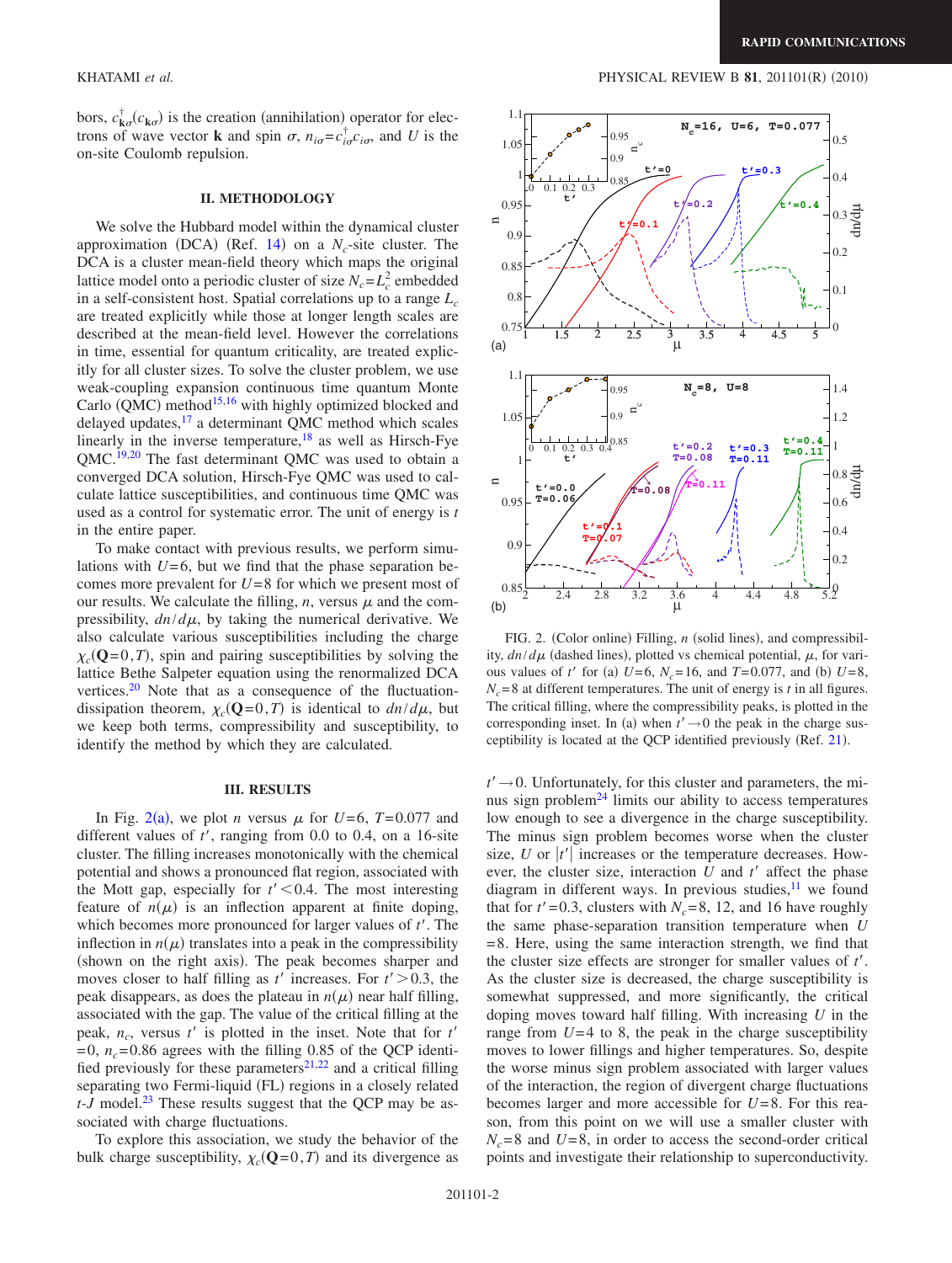<span id="page-5-0"></span>

FIG. 3. (Color online) Inverse bulk charge susceptibility vs temperature when  $U=8$ ,  $N_c=8$  for several values of *t'*. The values of the critical filling  $n_c$  shown in the legend correspond to the maximum of low-temperature compressibility, or the filling where it first diverges.

In Fig. [2](#page-4-0)(b), we plot *n* and  $dn/d\mu$  versus  $\mu$  for several *t'* and temperatures. Similar to Fig.  $2(a)$  $2(a)$ , we see a cusp emerge in the compressibility. As the temperature is lowered, the peak in the compressibility is enhanced for  $t' = 0.1$  and 0.2. However, for a larger  $t'$ , e.g.,  $t' = 0.3$ , and for  $T < 0.1$ , we find hysteresis between two stable solutions with different values of *n* for the same value of  $\mu$ .<sup>[11](#page-6-10)</sup> The presence of hysteresis indicates that the system has undergone a first-order phaseseparation transition.

We explore the line of second-order critical points of these first-order transitions as *t*' changes using the charge susceptibility as shown in Fig. [3.](#page-5-0) Here, the inverse charge susceptibility at  $n_c$  is plotted versus temperature for different values of  $t'$  when  $U=8$  and  $N_c=8$ . The critical filling identified in the legend is determined as the filling where the compressibility either diverges or is peaked at the lowest accessible temperatures. We find that the temperature of the second-order critical point increases with increasing *t*' and that it moves toward half filling. However, unlike the  $U=6$ results shown in Fig.  $2(a)$  $2(a)$ , the critical point appears to avoid half filling even for  $t' = 0.4$ . The stronger Coulomb interaction  $U=8$  also strengthens the Mott gap for this  $t'$  as can be seen in the persistence of the flat region in  $n(\mu)$  near  $n=1$  for  $t' = 0.4$  [Fig. [2](#page-4-0)(b)]. Example the most because by the most example in the control of the spectrum with the equal of the most of  $t$ . The values of  $t$ . The values of  $t$  is the spectral values of  $t'$ . The values of  $t'$ . The values of  $t'$  is

The charge fluctuations associated with phase-separation influence the SC phase diagram. This is shown in Fig. [4](#page-5-1) for  $N_c = 8$ ,  $U = 8$ , and  $t' = 0.0$ , 0.1, and 0.3. The pseudogap temperature, *T*\* , obtained as the temperature where the bulk spin susceptibility peaks (see Ref. [21](#page-6-20)), is also plotted. For  $t'=0$ , *T*\* vanishes at the QCP, which for this smaller cluster has moved to  $n_c$ =0.88. Note that for  $t' = 0$ , the SC dome is centered on the QCP, suggesting that superconductivity is associated with the quantum fluctuations. For  $t' = 0.1$  and  $t'$ = 0.3, the SC dome contains the point where  $T^* \rightarrow 0$ , but is *not* centered around  $n_c$ . Instead, the second-order point is found on the low-doping side of the SC dome. Note that the



<span id="page-5-1"></span>

FIG. 4. (Color online) SC transition temperature  $T_c$  (solid lines), pseudogap temperature *T*\* (dotted lines), and critical points (stars) for the 2D Hubbard model with  $U=8$ ,  $N_c=8$ , and  $t'=0$ , 0.1, and 0.3. For all  $t'$  the  $T^*$  line terminates inside the SC dome. For  $t' = 0$ , this termination point coincides with the QCP of the phase-separation transition (star in the left panel). For  $t' = 0.1$  and 0.3 the secondorder critical point is at critical filling  $n_c$ =0.93 and 0.97, respectively, which is above the SC optimal filling.

increasing *t*' which is in agreement with previous results for a four-site cluster, and the same interaction strength.[25](#page-6-24)

#### **IV. DISCUSSION**

A detailed study of the phase diagram of the 2D Hubbard model with next-near-neighbor hopping has allowed us to identify the nature of the QCP under the SC dome. We argue that QCP is the terminal point of a line of second-order critical points associated with first-order phase-separation transitions. The critical temperature is driven to zero as  $t' \rightarrow 0$ . For positive  $t'$ , a Mott liquid and a Mott gas coexist at fixed  $\mu$ .<sup>[11](#page-6-10)</sup> In real materials other parameters, such as electron-phonon interaction, intersite electron-electron interaction or inhomogeneities, might play a role similar to *t*'.

It is generally accepted that the model describes the electron-doped cuprates for  $t' > 0$  and the hole-doped cuprates for  $t' < 0$ . We find that the model for  $t' > 0$  does not display quantum criticality, but rather classical criticality. The QCP is found only for  $t' = 0$  and as is known from other quantum critical systems, it will strongly affect the system for a wide range of parameters and temperatures around this point, including  $t' < 0$ , the model for the hole-doped cuprates.

The relationship of the superconductivity with the QCP at  $t' = 0$  is not yet clear, but the fact that the dome is centered at the QCP suggests that the incipient phase separation creates conditions favorable for superconductivity.<sup>26</sup> The Mott liquid phase may provide regions where the spin-mediated pairing interaction is strong and the Mott gas may provide regions where there are quasiparticles to pair. It may also be that the incipient charge fluctuations when combined with the antiferromagnetic spin fluctuations enhance the pairing within a narrow region near the  $QCP<sup>27</sup>$  The phase-separated region might also be related to the pervasive inhomogeneities observed in cuprates which led to theoretical scenarios for an inhomogeneity-based pairing mechanism<sup>[28,](#page-6-27)[29](#page-6-28)</sup> or an enhance-ment of pairing interactions.<sup>30–[34](#page-6-30)</sup> Finally, it has been suggested that in the vicinity of the QCP, even a weak retarded attractive interaction may become far more effective at in-